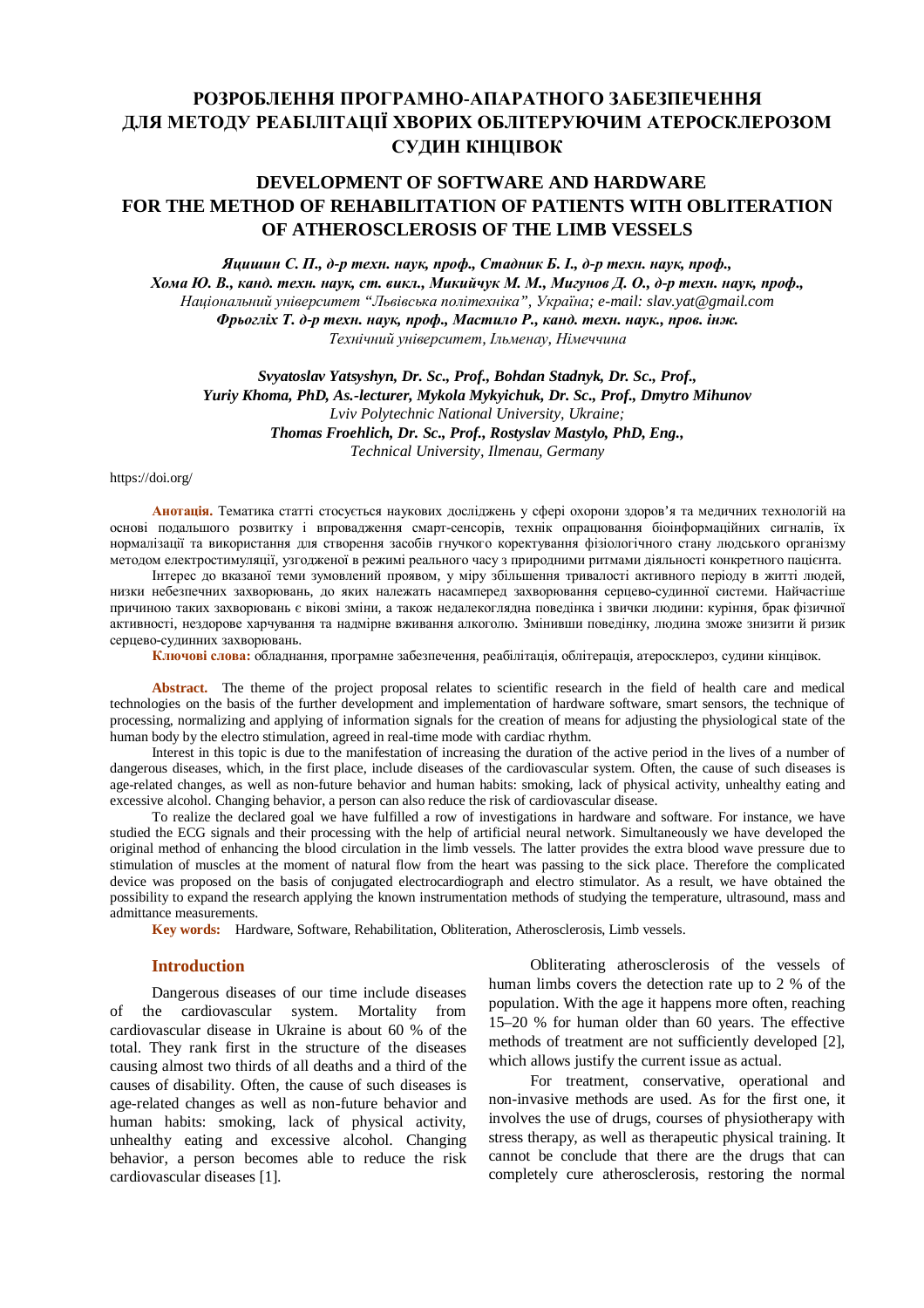flow of blood in the limb vessels. And the main purpose of conducted therapy is expanding the smaller channels to compensate for inferior blood circulation. Stenting and other endovascular methods of treatment of atherosclerosis are also not considered, as we believe that it is an invasive method. Surgical intervention is rejected as such.

### **Aim of the work**

The aim of the considered work is the development of hardware and software for the methodology of health care and physical therapy at the area of healing the obliteration of atherosclerosis of the limb vessels by in situ electro stimulation of muscles taking into account the cardiac rhythm.

## **Method of the research**

Due to a certain gap between the current state of informational technologies, based on the use of smart sensors; on progressive technologies of normalization and processing of signals, including bio signals; on the uncertainty approach regarding the statistical processing of studies of persons of various professional and age groups - with the theoretical foundations of the majority of existing medical rehabilitation technologies and their practice applying means with limited set of intelligent functions, there exists opportunity to satisfy the social demand and real possibilities for further developments in the field of health care, applied gerontology, and physical therapy.

As a result of this project it is planned to develop hardware and software for the instrumental method of rehabilitation of patients with obliteration of atherosclerosis of the vessels of the limbs by in situ electro stimulation taking into account the heart rate. It is planned to involve a number of specialists: from contactless thermometry; from ultrasound diagnostics, from theoretical and applied metrology, modern instrumentation, with the creation of a virtual means for measuring and signaling electro stimulation, etc.

Conducting scientific and technical research demands the development of the basis of the proposed method of removing information from the human body (electrocardiograms (further – ECG), temperature and ultrasound studies). The ECG as biometrical feature has many advantages, but satisfactory results can only be obtained through using some artificial intelligence methods for the biometric system construction. For improvement of the classifier operation we have applied the advanced method of outlier detection and correction for ECG records conditioning. The previous research results allow conclude that for relatively heterogeneous ECG data of limited number of classifier classes built upon a neural network there is no quantifiable advantage compared to some simple models (Logistic Regression or K-nearest Neighbor). Artificial neural network as classifier of ECG data has shown a good scalability and stable results, which can result in their efficient usage in biometrical systems [3].

Also the definition of certain categories of informative cardiac signals and the peculiarities of the passage of the arterial blood pressure wave, in particular, of the limbs; statistical processing of the received information, in different phases of the disease, as well as in different patients (sex, age, depth of disease), etc. has to be provided. It requires a number of special equipment, measuring instruments, creating a virtual measure based on a variety of different research of biological, medical, and recreational character.

In particular, for conducting previous studies prior to the creation of the device, an electrocardiogram and an electrical stimulator (for muscle strengthening of the arterial blood flow) are necessary. In addition, we consider it necessary to use an ultrasonic device research (to evaluate the current condition of the patient and to study the change of his state), the infrared thermometer with an adjustable emissivity factor of the skin limbs, and a number of smart sensors, for example of IFM company. The issue of purchasing NI USB 6008/6009 Bus-Powered Multifunction DAQ USB Devices and the National Instruments LabVIEW hardware/software platform for the preliminary creation of a virtual mean of the heart rate accessing and synchronized electro stimulation signaling would be considered [4].

In the course of applied research on a number of patients, taking into account their initial state, type and stages of illness, age, etc., the computers for accounting, modeling, and processing of information become necessary. The block diagram of the mean for measuring and analyzing the characteristics of the patient's blood circulation, accumulation and processing of information, electro stimulation strengthening the blood circulation in problem areas of the limbs by synchronizing in situ each alternating wave of blood pressure with the control signal is developed. It has to provide recreating the affected blood vessels by taking into account the frequency of cardiac contractions.

We have carried out a series of relevant studies that complement the history of the disease, clarify its course and the possibility of involving other methods for in-depth diagnosis. In particular, based on previous experience, it may be advisable to prioritize attracting smart sensors [5] and other nano technological units in the considered area. It is provided the strain-gauge methods for the study of swelling of tissues, the methods for studying their impedance [6], which can characterize contactless changes in the chemical composition of blood, and so on.

## **Expected results**

Creating a prototype of device must combine the functions of the electrocardiogram and the electro